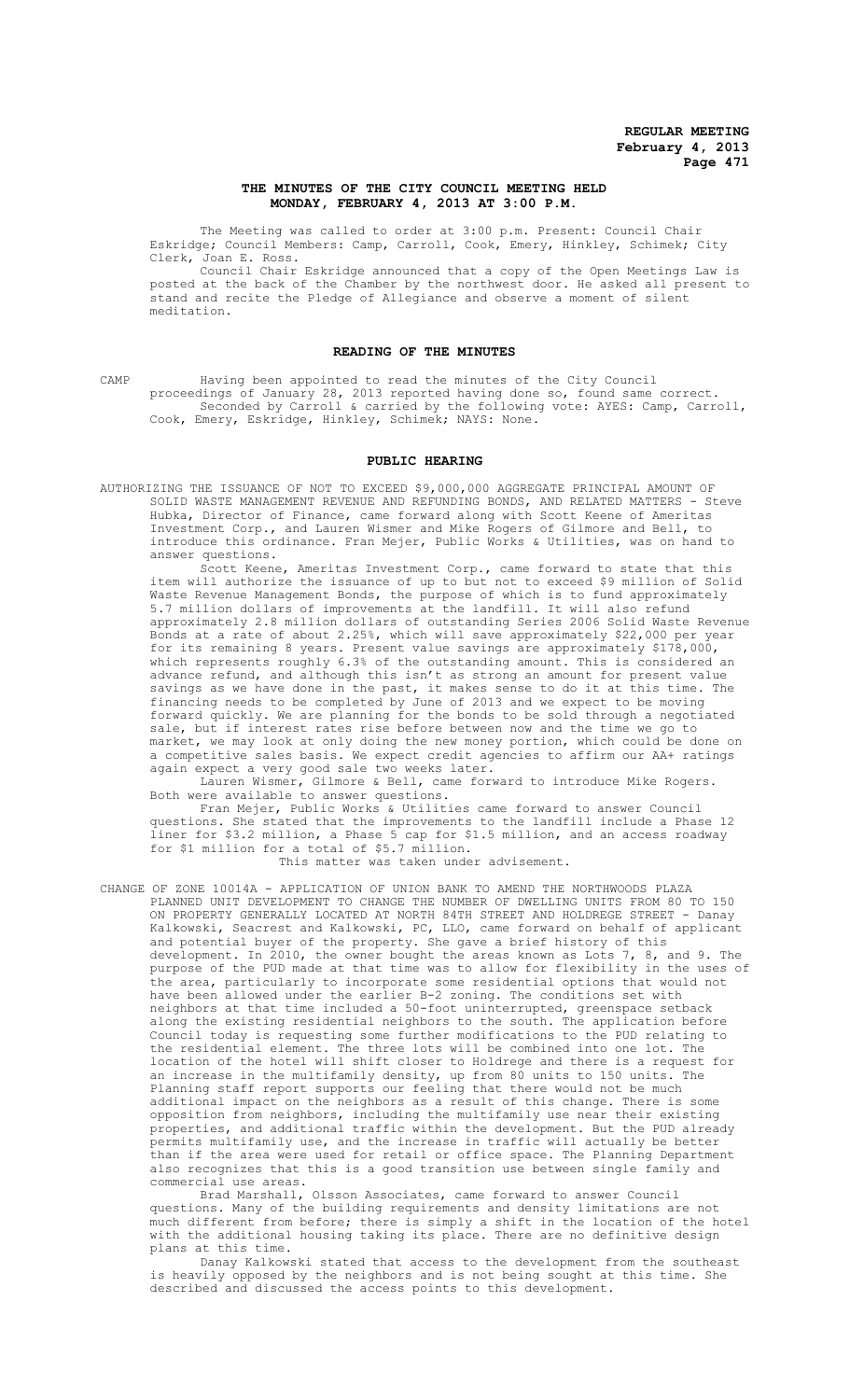Council Member Doug Emery expressed his concern over the high volume of traffic in this area with limited signals, sight obstructions and multiple lanes of traffic.

Matt & Jennifer Jonas, 8230 Rainy River Rd., came forward to discuss their concerns. Their property is located south of this development. Their main concern is traffic. It is already inconvenient and at times, unsafe navigating the hills, multilane traffic and tight corners in the area. Waiting to cross Holdrege street often takes five minutes during peak hours. There are also privacy concerns with multistory apartments being built in an area that would overlook their property. There would be nothing to stop people from parking on their street and walking across their property to access the apartments if that parking lot was full. In answer to Council questions, Mr. Jonas responded that it is a difficult problem to solve; there are no alternative routes, adding extra traffic signals does not seem possible since the intersections are too close to the main intersection at 84<sup>th</sup> and Randolph Streets, and there is not adequate time or space to make U-turns.

Miki Esposito, Director of Public Works & Utilities, came forward to discuss various potential solutions to the traffic issues. The state warrants requires that certain components exist, such as traffic volumes. If they are met, PW can install a traffic signal at the location; it seems likely that those traffic volumes do not exist there. It looks like it could eventually be possible to build dual turn lanes or a designated U-turn spot. Another cost .<br>effective option would be to analyze the timing of the traffic light to see if an adjustment would move traffic more efficiently during peak hours.

Council Member Cook asked that this issue be investigated to that the City could discuss what options would exist, even if they are not implemented immediately.

Ms. Kalkowski returned for rebuttal. She stated that the issue before Council now is the addition of the 50 units. They are not being added on top of what was already approved, they are taking the place of 79,000 square feet of office and retail that will no longer be included, and this use will create fewer traffic problems. Everything else in this PUD was already approved in 2010.

#### This matter was taken under advisement.

- CHANGE OF ZONE 12033 AMENDING TITLE 27 OF THE LINCOLN MUNICIPAL CODE (ZONING ORDINANCE) TO REFORMAT CHAPTER 27.72 (HEIGHT AND LOT REGULATIONS) AND TO INCLUDE REGULATIONS THAT WERE NOT CARRIED OVER FROM CHAPTER 27.71 TO 27.72; TO PROVIDE CLARIFICATION AS TO HOW USES ARE REGULATED BY AMENDING CHAPTERS 27.02 DEFINITIONS, 27.06 USE GROUPS, 27.39 H-1 INTERSTATE COMMERCIAL DISTRICT, 27.62 CONDITIONAL USES, 27.63 SPECIAL PERMITS, 27.69 SIGNS, 27.72 HEIGHT AND LOT REGULATIONS. (RELATED ITEMS: 13-5, 13R-29) (ACTION DATE: 2/11/13);
- MISC. NO. 12018 APPLICATION OF THE PLANNING DIRECTOR TO AMEND THE CITY OF LINCOLN DESIGN STANDARDS BY AMENDING CHAPTER 3.5 (LANDSCAPING AND SCREENING) TO PROVIDE CLARIFICATION REGARDING SCREENING REQUIREMENTS FOR MOTORIZED VEHICLE REPAIR AND SERVICE FACILITIES. (RELATED ITEMS: 13-5, 13R-29) (ACTION DATE: 2/11/13) - Marvin Krout, Director of Planning Department, came forward to explain these amendments. The reorganization of the Zoning Code occurred last June. Since then, minor errors and omissions have been noticed and some clarifications in the language are needed, but there are no substantive changes being made. This matter was taken under advisement.
- CHANGE OF ZONE 12036 APPLICATION OF KEVIN RHINEHART FOR A CHANGE OF ZONE FROM R-2 RESIDENTIAL DISTRICT TO R-2 RESIDENTIAL DISTRICT WITH LANDMARK OVERLAY, DESIGNATING THE MYRON WHEELER HOUSE AS A LANDMARK, ON PROPERTY GENERALLY LOCATED AT 1717 D STREET - Kevin Rhinehart, 1345 E Street, came forward to describe the circumstances that led to this request. He purchased this property in 2011 with the impression that it was still zoned to be a triplex; there were still three separate entrances, utilities and plumbing and it appeared that the previous owner did only the minimum amount for this home to qualify as a single-family dwelling. Since the time of purchase, major renovations have been completed, including new heating and air systems, major structural repairs and the addition of an off-street parking garage. It wasn't until recently that it was realized that the zoning was incorrect for a triplex. Mr. Rhinehart stated he immediately met with the Near South Neighborhood Association and sent out 65 letters to nearby property owners explaining his situation. He has only heard positive replied and has received support to go on with the project, provided the zoning is corrected. The request for the landmark designation is based on the home itself as well the historical significance of the original owner. Two years of work has gone into this project, and it is only ten months away from completion; this is the final option to allow for that. This matter was taken under advisement.
- AMENDING THE PAY SCHEDULE FOR A CERTAIN EMPLOYEE GROUP WHOSE CLASSIFICATIONS ARE ASSIGNED TO THE PAY RANGE WHICH IS PREFIXED BY THE LETTER "M" BY CREATING THE CLASSIFICATION OF "PUBLIC WORKS AND UTILITIES ASSISTANT DIRECTOR." - Doug McDaniel, Director of Personnel, came forward to introduce this new employment classification that was contained initially in the approved budget.

Miki Esposito, Director of Public Works & Utilities, came forward to describe the reorganization that took place and led to the creation of this position. Four utilities divisions will now be housed under a single supervisor in order to eliminate redundancy and to match the division head managers to a single decision maker. In answer to Council questions, Director Esposito stated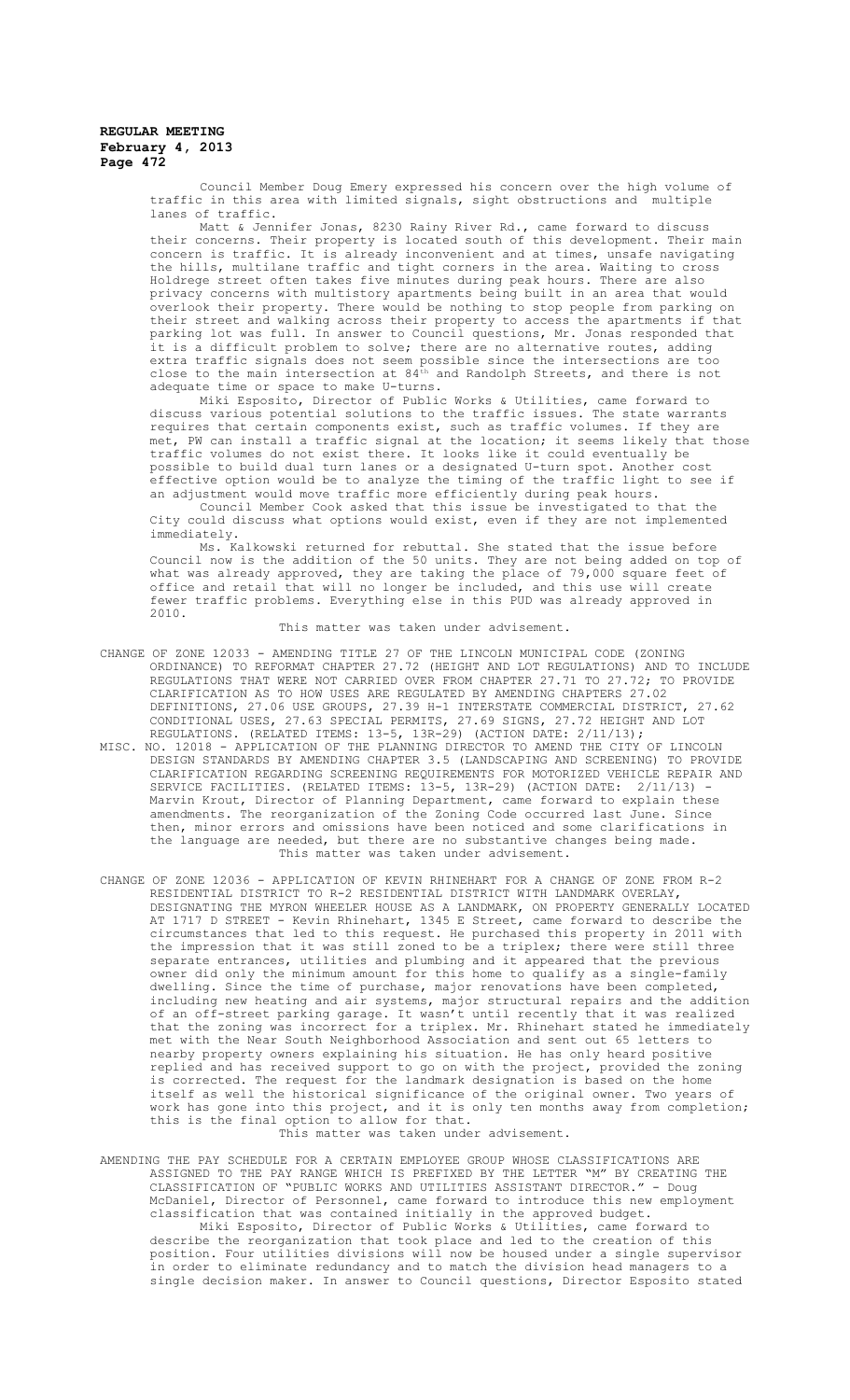that the Assistant Director is taking on the supervisory responsibilities for each division as vacancies occur. This should be fully implemented by the next budget cycle in 2015.

Director McDaniel confirmed that the City is saving money by restructuring to have a single supervisor over four divisions since it means the consolidation of positions.

.<br>This matter was taken under advisement.

- APPROVING A REAL ESTATE SALES AGREEMENT BETWEEN THE CITY OF LINCOLN AND THE HOUSING AUTHORITY OF THE CITY OF LINCOLN FOR THE SALE OF CITY PROPERTY DESCRIBED AS LOT 2 AND THE NORTH 5 FEET OF LOT 3, BLOCK 1, GIBBON'S ADDITION, MORE COMMONLY KNOWN AS 1621 NORTH 29TH STREET - Steve Werthmann, Urban Development Department, came forward to state that the dilapidated structure on this lot was cleared in order to build a single family, owner occupied home. The new home will be constructed by Lincoln Northeast Highschool Students as part of the Home Build Project, sponsored by the Lincoln Housing Authority. In answer to Council questions, Mr. Werthmann explained that the City always tries to recoup the money spent on housing rehabilitation and real estate, but that is not always possible; in this case, Urban Development was required to pay the appraisal price which was based on both the income and market approach. In the past, Northeast has built homes ranging in value from around \$80,000 to \$120,000. The new home will add value to the Clinton neighborhood and will be on the tax rolls at a higher value. This matter was taken under advisement.
- APPROVING AN INTERLOCAL AGREEMENT BETWEEN THE OMAHA-COUNCIL BLUFFS METROPOLITAN AREA PLANNING AGENCY, LANCASTER COUNTY AND CITY OF LINCOLN TO OBTAIN DIGITAL MAP PRODUCTS INCLUDING AERIAL PHOTOGRAPHY OVER LANCASTER COUNTY AND UPDATING EXISTING BUILDING FOOTPRINTS WITHIN LANCASTER COUNTY - Jeff McReynolds, GIS Program Manager, came forward to state that this agreement is similar to an agreement made three years ago in coordination with MAPA to capture aerial<br>imagery for Lancaster County. The rough estimate for cost is 2 million dol County. The rough estimate for cost is  $2$  million dollars overall and has been budgeted for under the GIS budget by City and County agencies over the three year period. The split is roughly 70% to the City, 20% to County, and 10% to other agencies such as LES, Lower Platte South NRD, and UNL. Mr. McReynolds answered Council question regarding how and when the images would be acquired, and who has legal rights to use the imagery. This matter was taken under advisement.
- APPROVING A MEMORANDUM OF UNDERSTANDING BETWEEN THE STATE OF NEBRASKA DEPARTMENT OF MOTOR VEHICLES AND THE CITY OF LINCOLN POLICE DEPARTMENT FOR THE USE OF THE DMV FACIAL RECOGNITION SYSTEM FOR A FOUR YEAR PERIOD - Tom Casady, Director of Public Safety, came forward to briefly describe the new facial recognition software implemented by the Department of Motor Vehicles. This technology has potential law enforcement applications. Investigators have been able to do .<br>searches from unknown photos and compare them to the database of available images. Privacy is protected and searches are tightly limited by State Statute. The technology is not perfect yet as it requires high-quality head and shoulders photos to properly make matches, but it is developing rapidly and is something law enforcement would like to have in place.

In answer to Council questions, Mr. Casady responded that changes to facial features could make a person unrecognizable by the facial recognition software. In a recent case, investigators were able to catch apprehend a suspect due to a clear image from video that showed an unusual logo on a backpack. Many states now use digital imaging and facial recognition software. Because laws vary from state to state, it is difficult to say when or if there will be access to a nationwide database. Right now the technology is such that it is used primarily as an tool for investigation, rather than as a means of positively .<br>identifying a suspect.

This matter was taken under advisement.

ACCEPTING THE REPORT OF NEW AND PENDING CLAIMS AGAINST THE CITY AND APPROVING DISPOSITION OF CLAIMS SET FORTH FOR THE PERIOD OF JANUARY 1 - 15, 2013 - Dr. Peter J. Capuano, 3255 W. Pershing Rd., came forward to describe the details of his denied \$105 claim. After a snowstorm that occurred on December 20, 2012, snow plows tore up a 3 to 4 foot swath of his lawn. There are no sidewalks in<br>this neighborhood: additionally. Mr. Capuano was told by his realtor and his .<br>neighborhood; additionally, Mr. Capuano was told by his realtor and his neighborhood association that the area in question is part of his property and is not City right-of-way.

Rod Confer, City Attorney, came forward to explain that the claim was denied on the basis that the area is City right-of-way; however, time may be taken to reevaluate the property. The claim should be reconsidered if the damage occurred on private property. He went on to explain the process that Mr. Capuano can expect to go through from this point on.

Council Chair Eskridge asked for details about two claims that were settled with Black Hills Energy.

Mr. Confer stated these were two separate and unrelated incidents in which pipelines were damaged. In the first claim, the line had been correctly located but was still damaged through the operation of heavy machinery. The second claim involved damage caused during the removal of concrete. Both cases involved City negligence so the claims were allowed.

This matter was taken under advisement.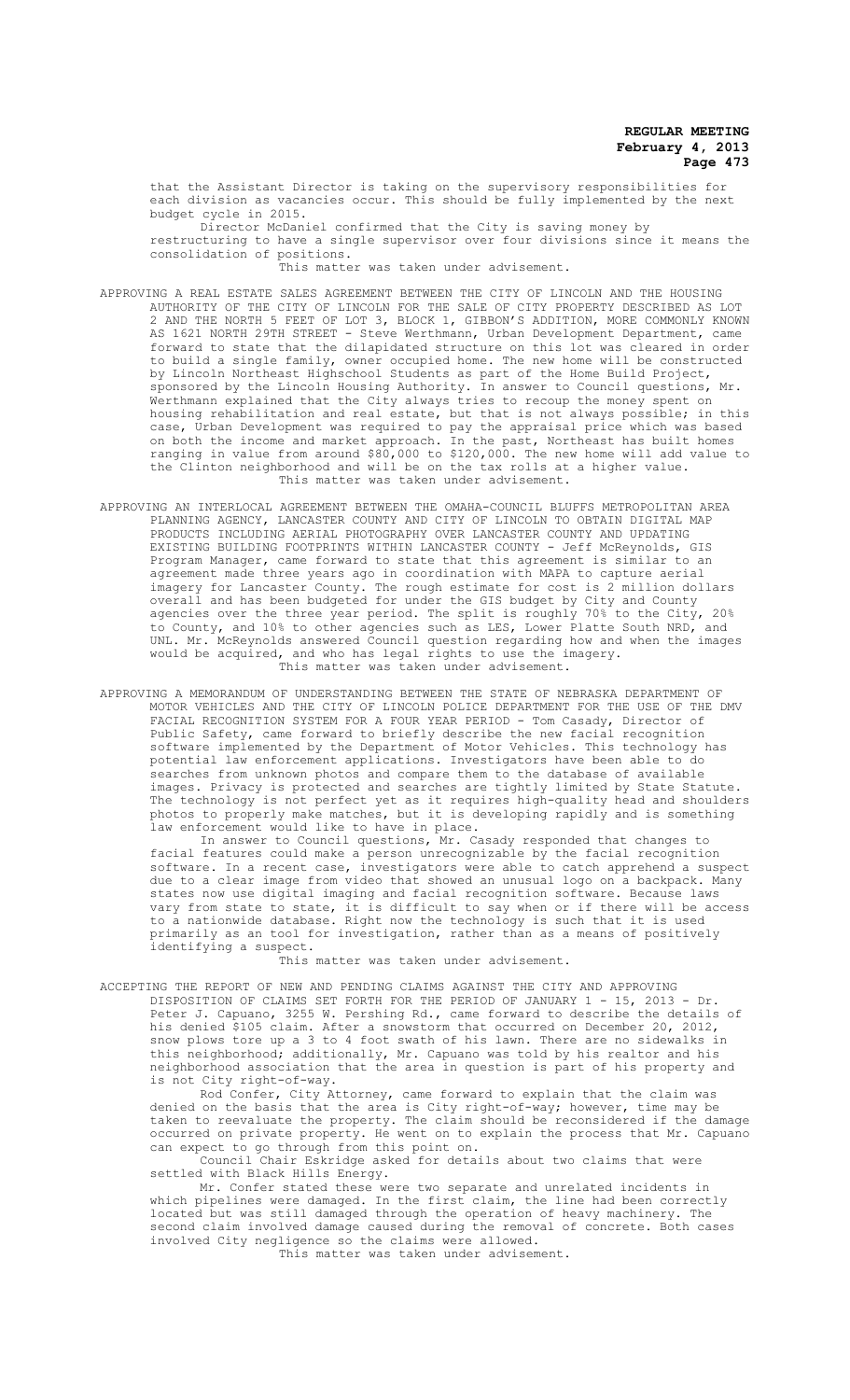# **COUNCIL ACTION**

#### **REPORTS OF CITY OFFICERS**

REPORT OF SETTLEMENT AGREEMENT UNDER NEB. REV. STAT. §84-713 (NON TORT CLAIM) - CLERK presented said report which was placed on file in the Office of the City Clerk.

REPORT FROM THE CITY TREASURER OF CITY CASH ON HAND AT THE CLOSE OF BUSINESS DECEMBER 31, 2012. **(5-21)**

REPORT OF LINCOLN WATER & WASTEWATER SYSTEMS FISCAL YEAR 2011-12 AUDITS.**(8-71A)**

RESOLUTION APPROVING THE CITY OF LINCOLN'S INVESTMENT ACTIVITY REPORT FROM THE CITY TREASURER FOR THE FIRST QUARTER, FISCAL YEAR 2012-2013 - CLERK read the following resolution, introduced by Jon Camp, who moved its adoption:

A-87194 Be it hereby resolved by the City Council of the City of Lincoln, Nebraska:

That the Investment Activity report and attached list of investments be confirmed and approved, and the City Treasurer is hereby directed to hold said investments until maturity unless otherwise directed by the City Council. Introduced by Jon Camp Seconded by Schimek and carried by the following vote: AYES: Camp, Carroll, Cook, Emery, Eskridge, Hinkley, Schimek; NAYS: None.

RESOLUTION APPROVING THE DISTRIBUTION OF FUNDS REPRESENTING INTEREST EARNINGS ON SHORT-TERM INVESTMENTS OF IDLE FUNDS DURING THE MONTH ENDED DECEMBER 31, 2012 - CLERK read the following resolution, introduced by Jon Camp, who moved its adoption:<br> $A-87195$  Be

A-87195 Be it resolved by the City Council of the City of Lincoln, Nebraska: That during the month ended December 31, 2012, \$126,262.80 was earned from the investments of "IDLE FUNDS". The same is hereby distributed to the various funds on a pro-rata basis using the balance of each fund and allocating a portion of the interest on the ratio that such balance bears to the total of all fund balances.

Introduced by Jon Camp Seconded by Schimek and carried by the following vote: AYES: Camp, Carroll, Cook, Emery, Eskridge, Hinkley, Schimek; NAYS: None.

#### **PETITIONS & COMMUNICATIONS**

PLACED ON FILE IN THE OFFICE OF THE CITY CLERK:

Administrative Amendment No. 12071 - Change of Zone No. 2531U, Williamsburg Village Planned Unit Development, approved by the Planning Director on January 22, 2013, requested by Olsson Associates, to add 2 lots, reduce the setback from 40 feet to 20 feet abutting the north outlot, reduce the front yard setback from 60 feet to 20 feet along S.  $34<sup>th</sup>$  Street and the eastern side of Faulkner Drive and to increase the assisted care units from 44 to 95, on property generally located at S.  $34^{\text{th}}$  Street and Faulkner Drive.

#### **MISCELLANEOUS REFERRALS - NONE**

#### **LIQUOR RESOLUTION - NONE**

# **ORDINANCES - 2ND READING & RELATED RESOLUTIONS (as required)**

- AUTHORIZING THE ISSUANCE OF NOT TO EXCEED \$9,000,000 AGGREGATE PRINCIPAL AMOUNT OF SOLID WASTE MANAGEMENT REVENUE AND REFUNDING BONDS, AND RELATED MATTERS - CLERK read an ordinance, introduced by DiAnna Schimek, being a Series Ordinance adopted under and pursuant to Ordinance No. 18774 authorizing the issuance of Solid Waste Management Revenue and Refunding Bonds, Series 2013, of the City of Lincoln, Nebraska in an aggregate principal amount not to exceed \$9,000,000 for the purposes of (A) providing for extensions, enlargements and improvements to the City's Solid Waste Management Facilities and (B) providing for the payment and redemption of the City's \$2,800,000 outstanding principial amount Solid Waste Management Revenue Bonds, Series 2006; fixing in part and providing for the fixing in part of the details of the Bonds; authorizing for the sale of the Bonds and the application of the proceeds thereof; authorizing the execution and delivery of certain documents; taking other action in connection with the foregoing; and related matters, the second time.
- CHANGE OF ZONE 10014A APPLICATION OF UNION BANK TO AMEND THE NORTHWOODS PLAZA PLANNED UNIT DEVELOPMENT TO CHANGE THE NUMBER OF DWELLING UNITS FROM 80 TO 150 ON PROPERTY GENERALLY LOCATED AT NORTH 84TH STREET AND HOLDREGE STREET - CLERK read an ordinance, introduced by DiAnna Schimek, amending the Northwoods Plaza Planned Unit Development to increase the number of multi-family dwelling units from 80 to 150, increasing the lot size of Lot 7 by adding in Lot 8, Lot 10 and a small portion of parking area in Outlot A to allow Lot 7 to be used for either 150 multi-family dwelling units or 79,000 sq. ft. of commercial use as an alternative to the previously approved use of Lot 7 for elderly housing or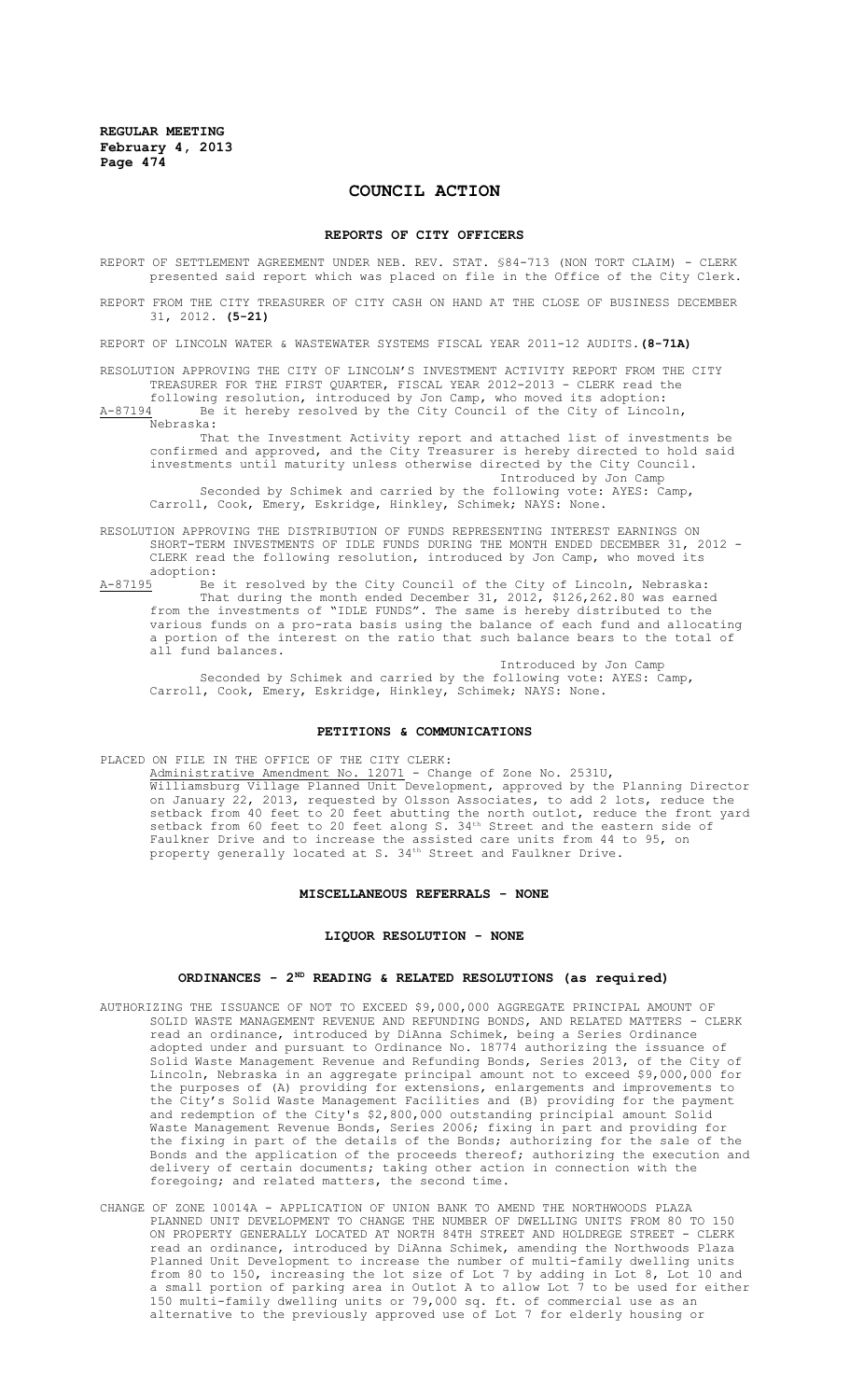residential health care and relocating the hotel site to Lot 6 to allow Lot 6 to be used for an 86 room hotel or 24,000 sq. ft. of commercial use, on property generally located at North 84th Street and Holdrege Street, the second time.

- CHANGE OF ZONE 12033 AMENDING TITLE 27 OF THE LINCOLN MUNICIPAL CODE (ZONING ORDINANCE) TO REFORMAT CHAPTER 27.72 (HEIGHT AND LOT REGULATIONS) AND TO INCLUDE REGULATIONS THAT WERE NOT CARRIED OVER FROM CHAPTER 27.71 TO 27.72; TO PROVIDE CLARIFICATION AS TO HOW USES ARE REGULATED BY AMENDING CHAPTERS 27.02 DEFINITIONS, 27.06 USE GROUPS, 27.39 H-1 INTERSTATE COMMERCIAL DISTRICT, CONDITIONAL USES, 27.63 SPECIAL PERMITS, 27.69 SIGNS, 27.72 HEIGHT AND LOT REGULATIONS (RELATED ITEMS: 13-5, 13R-29)(ACTION DATE: 2/11/13) - CLERK read an ordinance, introduced by DiAnna Schimek, amending Title 27 of the Lincoln Municipal Code (Zoning Ordinance) to reformat Chapter 27.72 (Height and Lot Regulations) and to include regulations that were not carried over from Chapter 27.71 to 27.72; to provide clarification as to how uses are regulated by amending Chapters 27.02 Definitions, 27.06 Use Groups, 27.39 H-1 Interstate Commercial District, 27.62 Conditional Uses, 27.63 Special Permits, 27.69 Signs, 27.72 Height and Lot Regulations, the second time.
- MISC. NO. 12018 APPLICATION OF THE PLANNING DIRECTOR TO AMEND THE CITY OF LINCOLN DESIGN STANDARDS BY AMENDING CHAPTER 3.5 (LANDSCAPING AND SCREENING) TO PROVIDE CLARIFICATION REGARDING SCREENING REQUIREMENTS FOR MOTORIZED VEHICLE REPAIR AND SERVICE FACILITIES. (RELATED ITEMS: 13-5, 13R-29)(ACTION DATE: 2/11/13)
- CHANGE OF ZONE 12036 APPLICATION OF KEVIN RHINEHART FOR A CHANGE OF ZONE FROM R-2 RESIDENTIAL DISTRICT TO R-2 RESIDENTIAL DISTRICT WITH LANDMARK OVERLAY, DESIGNATING THE MYRON WHEELER HOUSE AS A LANDMARK, ON PROPERTY GENERALLY LOCATED AT 1717 D STREET - CLERK read an ordinance, introduced by DiAnna Schimek, accepting the application of Kevin Rhinehart for a change of zone from R-2 Residential District to R-2 Residential District with Landmark Overlay, designating the Myron Wheeler House as a Landmark, on property generally located at 1717 D Street, the second time.
- AMENDING THE PAY SCHEDULE FOR A CERTAIN EMPLOYEE GROUP WHOSE CLASSIFICATIONS ARE ASSIGNED TO THE PAY RANGE WHICH IS PREFIXED BY THE LETTER "M" BY CREATING THE CLASSIFICATION OF "PUBLIC WORKS AND UTILITIES ASSISTANT DIRECTOR" - CLERK read an ordinance, introduced by DiAnna Schimek, amending Section 1 of Ordinance No. 19776 passed September 17, 2012, relating to the pay schedules of employees whose classifications are assigned to the pay range which is prefixed by the letter "M," by creating the job classification of "Public Works and Utilities Assistant Director", the second time.
- APPROVING A REAL ESTATE SALES AGREEMENT BETWEEN THE CITY OF LINCOLN AND THE HOUSING AUTHORITY OF THE CITY OF LINCOLN FOR THE SALE OF CITY PROPERTY DESCRIBED AS LOT 2 AND THE NORTH 5 FEET OF LOT 3, BLOCK 1, GIBBON'S ADDITION, MORE COMMONLY KNOWN AS 1621 NORTH 29TH STREET - CLERK read an ordinance, introduced by DiAnna Schimek, Approving a Real Estate Sales Agreement between the City of Lincoln and the Housing Authority of the City of Lincoln authorizing the sale of City owned property described as Lot 2 and the north 5 feet of Lot 3, Block 1, Gibbon's Addition, more commonly known as 1621 N. 29th Street, the second time.
- APPROVING A LEASE AGREEMENT BETWEEN THE LINCOLN MEDICAL EDUCATIONAL PARTNERSHIP AND CITY OF LINCOLN, ON BEHALF OF THE LINCOLN POLICE DEPARTMENT FOR SPACE TO BE UTILIZED FOR THE SOUTHEAST TEAM SUBSTATION FOR AN EIGHT MONTH TERM - CLERK read an ordinance, introduced by DiAnna Schimek, accepting and approving a Lease Agreement between Lincoln Medical Educational Partnership and the City of Lincoln for a lease of space for a term of February 1, 2013 through September 30, 2013, for use by the Lincoln Police Department, the second time.

# **PUBLIC HEARING - RESOLUTIONS**

APPROVING AN INTERLOCAL AGREEMENT BETWEEN THE OMAHA-COUNCIL BLUFFS METROPOLITAN AREA PLANNING AGENCY, LANCASTER COUNTY AND CITY OF LINCOLN TO OBTAIN DIGITAL MAP PRODUCTS INCLUDING AERIAL PHOTOGRAPHY OVER LANCASTER COUNTY AND UPDATING EXISTING BUILDING FOOTPRINTS WITHIN LANCASTER COUNTY - CLERK read the following resolution, introduced by DiAnna Schimek, who moved its adoption:

A-87196 BE IT RESOLVED by the City Council of the City of Lincoln, Nebraska: That the attached Interlocal Agreement between the Omaha-Council Bluffs Metropolitan Area Planning Agency, Lancaster County and the City of Lincoln to obtain digital map products including aerial photography over Lancaster County and updating existing building footprints within Lancaster County, upon the terms and conditions as set forth in said Interlocal Agreement, is hereby approved and the Mayor is authorized to execute said Interlocal Agreement on behalf of the City.

The City Clerk is hereby directed to transmit one original agreement to Angela Zocholl, Lancaster County Clerk's office, and a copy of the executed original Interlocal Agreement to Patti McCoy, Metropolitan Area Planning Agency, 222 Cuming Street, Omaha, NE 68102-4328.

Introduced by DiAnna Schimek Seconded by Carroll and carried by the following vote: AYES: Camp, Carroll, Cook, Emery, Eskridge, Hinkley, Schimek; NAYS: None.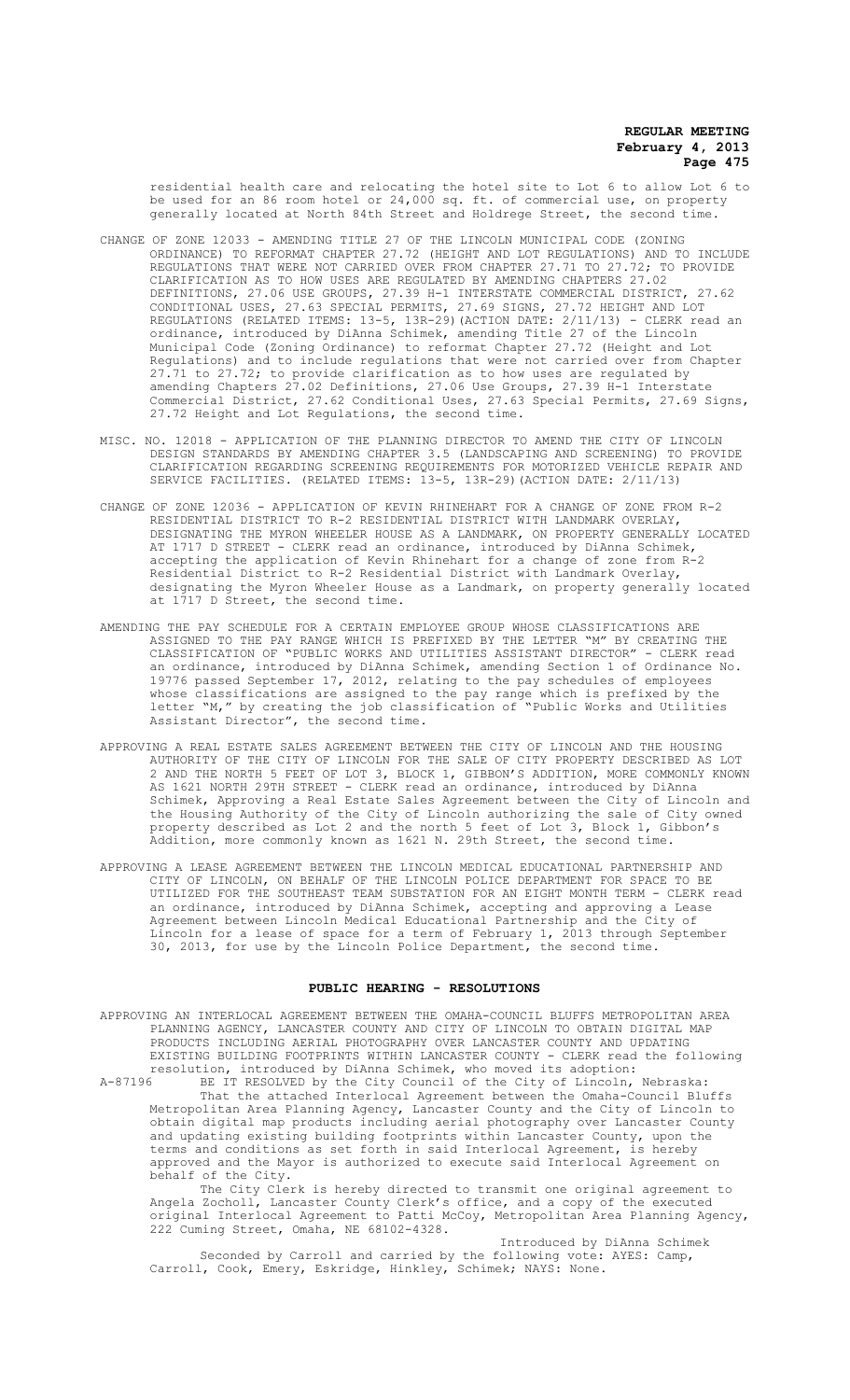APPROVING A MEMORANDUM OF UNDERSTANDING BETWEEN THE STATE OF NEBRASKA DEPARTMENT OF MOTOR VEHICLES AND THE CITY OF LINCOLN POLICE DEPARTMENT FOR THE USE OF THE DMV FACIAL RECOGNITION SYSTEM FOR A FOUR YEAR PERIOD - CLERK read the following resolution, introduced by DiAnna Schimek, who moved its adoption:

A-87197 BE IT RESOLVED by the City Council of the City of Lincoln, Nebraska: That the Memorandum of Understanding between the City of Lincoln, on behalf of the Lincoln Police Department, and the Nebraska Department of Motor Vehicles for the use of the Department of Motor Vehicles' Facial Recognition System for a four-year term, upon the terms and conditions set forth in said Memorandum of Understanding, a copy of which is attached hereto marked as Attachment "A" and made a part hereof by reference, is hereby accepted and approved and the Mayor is authorized to execute said Memorandum of Understanding on behalf of the City.

The City Clerk is directed to send an executed copy of the Memorandum of Understanding to Tonya Peters, Lincoln Police Department, for transmittal to the Nebraska Department of Motor Vehicles.

Introduced by DiAnna Schimek Seconded by Carroll and carried by the following vote: AYES: Camp, Carroll, Cook, Emery, Eskridge, Hinkley, Schimek; NAYS: None.

ACCEPTING THE REPORT OF NEW AND PENDING CLAIMS AGAINST THE CITY AND APPROVING DISPOSITION OF CLAIMS SET FORTH FOR THE PERIOD OF JANUARY 1 - 15, 2013 - PRIOR to reading:

COOK Moved to remove Peter J. Capuano from the list of Denied Claims. Seconded by Schimek and carried by the following vote: AYES: Camp, Cook,

Carroll, Emery, Eskridge, Hinkley, Schimek; NAYS: None. A-87198 BE IT RESOLVED by the City Council of the City of Lincoln, Nebraska:

That the claims listed in the attached report, marked as Exhibit "A", dated January 16, 2013, of various new and pending tort claims filed against the City of Lincoln with the Office of the City Attorney or the Office of the City Clerk, as well as claims which have been disposed of, are hereby received as required by Neb. Rev. Stat. § 13-905 (Reissue 1997). The dispositions of claims by the Office of the City Attorney, as shown by the attached report, are hereby approved:

| DENIED CLAIMS                            |                   | ALLOWED/SETTLED CLAIMS |             |
|------------------------------------------|-------------------|------------------------|-------------|
| Lisa Peterson                            | \$321.57          | Shirley Dolezal        | 79.00<br>-S |
| Jeff & Jen Chartier                      | 175.00            | Black Hills Energy     | 1,163.61    |
| Dan Doran d/b/a Sun-Kist Cleaners 700.00 |                   | Black Hills Energy     | 9,161.58    |
| Howard Shaw                              | NAS*              | Jamila Bajelan         | 1,322.83    |
| Lori Cook                                | 794.29            | Nicole Paulk           | 2,230.96    |
| Erin & Patti Byrne                       | 49.66             |                        |             |
| Peter J. Capuano                         | <del>105.00</del> |                        |             |
|                                          |                   |                        |             |

\* No Amount Specified

The City Attorney is hereby directed to mail to the various claimants listed herein a copy of this resolution which shows the final disposition of their claim.

Introduced by DiAnna Schimek Seconded by Carroll and carried by the following vote: AYES: Camp, Carroll, Cook, Emery, Eskridge, Hinkley, Schimek; NAYS: None.

**ORDINANCE - 3RD READING & RELATED RESOLUTIONS (as required) - NONE**

# **ORDINANCES - 1ST READING & RELATED RESOLUTIONS (as required)**

- APPROVING A SUBLEASE AGREEMENT BETWEEN THE CITY OF LINCOLN AND GOODWILL INDUSTRIES FOR THE SUBLEASE OF OFFICE SPACE LOCATED AT 1010 N STREET TO PROVIDE JOB TRAINING AND EMPLOYMENT SERVICES UNDER THE WORKFORCE INVESTMENT ACT FOR A TERM OF JANUARY 1, 2013 THROUGH DECEMBER 31, 2014 - CLERK read an ordinance, introduced by Jon Camp, accepting and approving a Sublease Agreement between the City of Lincoln, Nebraska and Goodwill Industries for the sublease of space at 1010 N Street, Lincoln, Lancaster County, Nebraska for a term of January 1, 2013 through December 31, 2014 whereby the City of Lincoln is subleasing space to Goodwill Industries to provide job training and employment services under the Workforce Investment Act, the first time.
- APPROVING A SUBLEASE AGREEMENT BETWEEN THE CITY AND NEBRASKA DAS/STATE BUILDING DIVISION ON BEHALF OF THE DEPARTMENT OF LABOR FOR THE SUBLEASE OF OFFICE SPACE LOCATED AT 1010 N STREET, TO PROVIDE JOB TRAINING AND EMPLOYMENT SERVICES UNDER THE WORKFORCE INVESTMENT ACT FOR A TERM OF JANUARY 1, 2013 THROUGH DECEMBER 31, 2013 - CLERK read an ordinance, introduced by Jon Camp, accepting and approving a Sublease Agreement between the City of Lincoln and DAS/State Building Division, on behalf of the Nebraska Department of Labor, for the sublease of space at 1010 N Street, Lincoln, Lancaster County, Nebraska for a term of January 1, 2013 through December 31, 2013 whereby the City of Lincoln is subleasing space to the Nebraska Department of Labor to provide job training and employment services under the Workforce Investment Act, the first time.
- APPROVING A GROUND LEASE BETWEEN THE CITY OF LINCOLN AND ACTIVE LIVING CENTER CONDOMINIUM ASSOCIATION FOR THE LEASE OF THE ACTIVE LIVING CENTER AT 250 N. 21ST STREET FOR A 30 YEAR TERM. **(RELATED ITEMS: 13-9, 13-21) (ACTION DATE: 2/25)** - CLERK read an ordinance, introduced by Jon Camp, accepting and approving a Ground Lease between the City of Lincoln and the Active Living Center Condominium Association for the lease of real property generally located at 250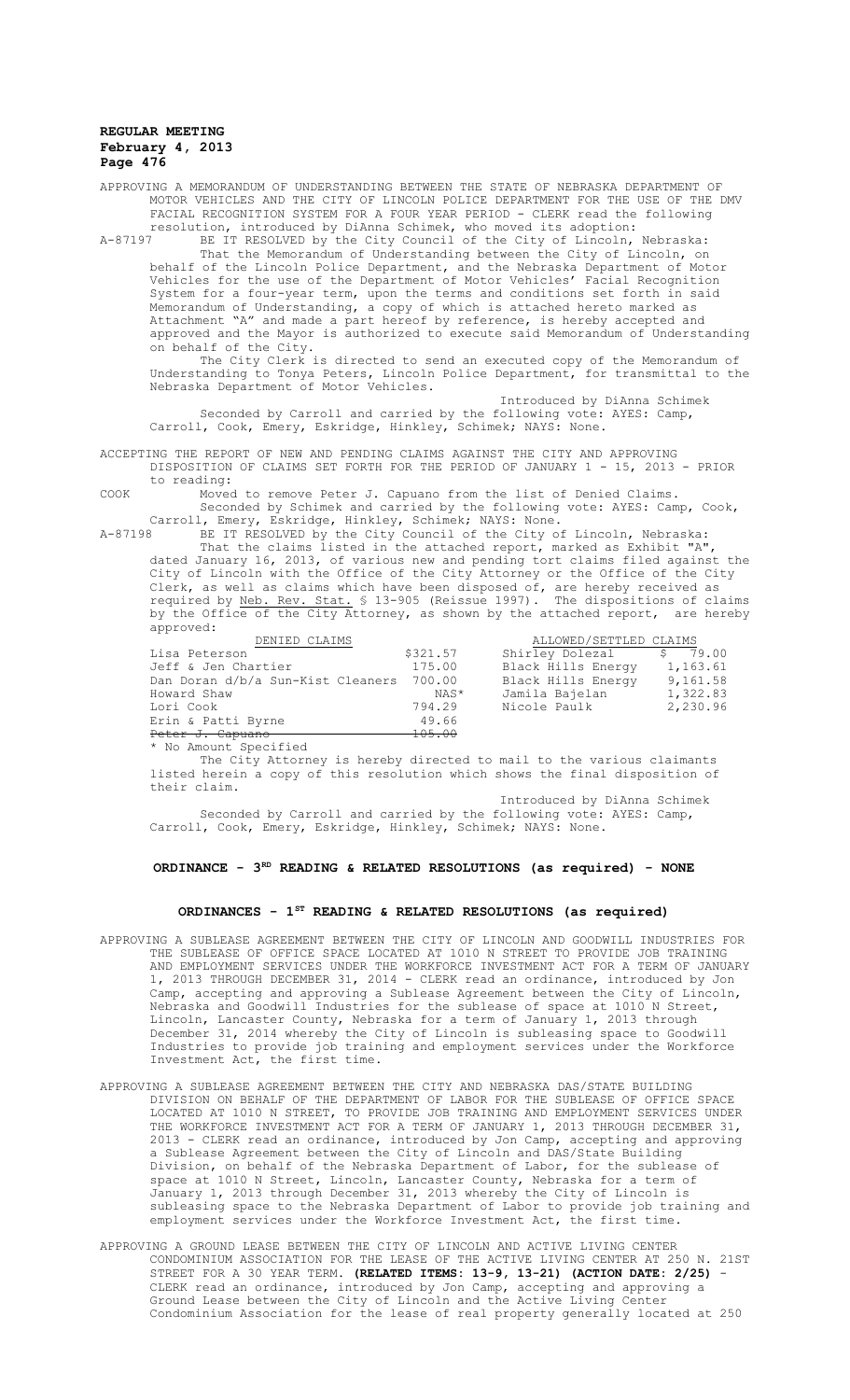North 21st Street, Lincoln, Nebraska, for use for the Active Living Center Building consisting of three condominium units for a period of 30 years, the first time.

- APPROVING THE CONVEYANCE BY QUITCLAIM DEED OF UNIT 3 OF THE ACTIVE LIVING CENTER FROM THE CITY OF LINCOLN TO THE NEBRASKA TRAILS FOUNDATION ON PROPERTY LOCATED AT 250 N. 21ST STREET, SUITE 3. **(RELATED ITEMS: 13-9, 13-21) (ACTION DATE: 2/25)** - CLERK read an ordinance, introduced by Jon Camp, that pursuant to the Memorandum of Understanding authorized by Executive Order No. 84336 between the City of Lincoln, the Community Health Endowment and the Nebraska Trails Foundation Inc., to accomplish the construction and operation of a mixed use building known as the Active Living Center, generally located at 21st and Q Streets, the transfer of Unit 3 of the Active Living Center Condominium to Nebraska Trails Foundation Inc. is hereby authorized and approved and the Mayor is authorized to execute the Quitclaim Deed attached hereto for such transfer on behalf of the City of Lincoln, the first time.
- COMP. PLAN CONFORMANCE 12024 APPROVING AN AMENDMENT TO THE ANTELOPE VALLEY REDEVELOPMENT PLAN TO ADD "THE WRAP PROJECT" FOR APPROXIMATELY 160 DWELLING UNITS AND A 1,600 STALL PARKING GARAGE ON PROPERTY GENERALLY LOCATED BETWEEN Q STREET, R STREET, N. 18TH STREET AND N. ANTELOPE VALLEY PARKWAY. **(RELATED ITEMS: 13R-33, 13-15, 13-16) (ACTION DATE: 2/25/13)**.
- COMP. PLAN CONFORMANCE 12023 DECLARING APPROXIMATELY 0.20 ACRES OF PROPERTY GENERALLY LOCATED AT THE NORTHEAST CORNER OF N. 18TH STREET AND Q STREET AS SURPLUS PROPERTY. **(RELATED ITEMS: 13R-33, 13-15, 13-16) (ACTION DATE: 2/25/13)** - CLERK read an ordinance, introduced by Jon Camp, declaring approximately 0.20 acres of city owned property generally located at the northeast corner of North 18th Street and Q Street as surplus, the first time.
- VACATION NO. 12011 VACATING NORTH 18TH STREET BETWEEN Q AND R STREET; THE NORTH 4 FEET OF Q STREET BETWEEN NORTH 18TH STREET AND N. ANTELOPE VALLEY PARKWAY; AND THE SOUTH 4 FEET OF R STREET BETWEEN NORTH 18TH STREET AND N. ANTELOPE VALLEY PARKWAY. **(RELATED ITEMS: 13R-33, 13-15, 13-16) (ACTION DATE: 2/25/13)** - CLERK read an ordinance, introduced by Jon Camp, vacating North 18th Street between Q & R Streets; the north 4 feet of Q Street between North 18th Street and N. Antelope Valley Parkway; and the south 4 feet of R Street between North 18th Street and N. Antelope Valley Parkway, and retaining title thereto in the City of Lincoln, Lancaster County, Nebraska, the first time.
- CHANGE OF ZONE 12037 APPLICATION OF THE PLANNING DIRECTOR FOR A CHANGE OF ZONE FROM P PUBLIC USE DISTRICT TO B-4 LINCOLN CENTER BUSINESS DISTRICT AND I-1 INDUSTRIAL DISTRICT; AND FROM B-4 LINCOLN CENTER BUSINESS DISTRICT, R-4 RESIDENTIAL DISTRICT, R-6 RESIDENTIAL DISTRICT, I-1 INDUSTRIAL DISTRICT AND H-3 HIGHWAY COMMERCIAL DISTRICT TO P PUBLIC USE DISTRICT, ON PROPERTY GENERALLY BOUNDED BY CORNHUSKER HIGHWAY TO P STREET AND NORTH 10TH STREET TO NORTH 23RD STREET - CLERK read an ordinance, introduced by Jon Camp, amending the Lincoln Zoning District Maps adopted and made a part of Title 27 of the Lincoln Municipal Code, pursuant to Section 27.05.020 of the Lincoln Municipal Code, by changing the boundaries of the districts established and shown thereon, the first time.
- COMP. PLAN AMENDMENT 12003 AMENDING THE 2040 LINCOLN-LANCASTER COUNTY COMPREHENSIVE PLAN BY CHANGING THE LAND USE DESIGNATION FROM RESIDENTIAL TO COMMERCIAL AND TO DESIGNATE A NEW COMMUNITY CENTER ON PROPERTY GENERALLY LOCATED AT NORTH 1ST STREET AND CORNHUSKER HIGHWAY. **(RELATED ITEMS: 13R-34, 13R-35, 13R-36, 13-14) (ACTION DATE: 2/25/13).**
- COMP. PLAN CONFORMANCE 12020 APPROVING THE 1ST AND CORNHUSKER REDEVELOPMENT PLAN CONSISTING OF AN ESTIMATED 78 ACRES COMPRISED OF MOBILE HOME RESIDENTIAL LAND USE, GENERALLY BOUNDED BY CORNHUSKER HIGHWAY, N. 4TH STREET, ADAMS STREET AND N. 1ST STREET. **(RELATED ITEMS: 13R-34, 13R-35, 13R-36, 13-14) (ACTION DATE: 2/25/13)**.
- APPROVING A DIRECTED ARTERIAL STREET IMPACT FEE TRANSPORTATION IMPROVEMENT AGREEMENT BETWEEN THE CITY AND ASCENTIA REAL ESTATE INVESTMENT COMPANY TO IDENTIFY DEVELOPER'S COST RESPONSIBILITIES REGARDING THE CONSTRUCTION OF THE ARTERIAL STREET IMPACT FEE FACILITY IMPROVEMENTS RELATED TO MIXED-USE DEVELOPMENT, INCLUDING AN APARTMENT COMPLEX, HOTEL, OFFICE SPACE AND RETAIL SPACE, GENERALLY LOCATED AT 1ST AND CORNHUSKER HIGHWAY. **(RELATED ITEMS: 13R-34, 13R-35, 13R-36, 13-14) (ACTION DATE: 2/25/13)**.
- CHANGE OF ZONE 12029 APPLICATION OF COUNTRYSIDE MOBILE HOME PARK LLP AND LINCOLN MOBILE HOME PARKS LLP FOR A CHANGE OF ZONED FROM H-3 HIGHWAY COMMERCIAL DISTRICT AND R-2 RESIDENTIAL DISTRICT TO R-3 RESIDENTIAL DISTRICT PUD, ON PROPERTY GENERALLY LOCATED AT N. 1ST STREET AND CORNHUSKER HIGHWAY; FOR A PLANNED UNIT DEVELOPMENT DISTRICT DESIGNATION OF SAID PROPERTY; AND FOR A DEVELOPMENT PLAN WITH MODIFICATIONS TO THE ZONING ORDINANCE AND LAND SUBDIVISION ORDINANCE TO ALLOW 391,100 SQ. FT. OF COMMERCIAL FLOOR AREA, A HOTEL AND 450 DWELLING UNITS ON THE UNDERLYING R-3 ZONED AREA. **(RELATED ITEMS: 13R-34, 13R-35, 13R-36, 13- 14) (ACTION DATE: 2/25/13)** - CLERK read an ordinance, introduced by Jon Camp, amending the Lincoln Zoning District Maps attached to and made a part of Title 27 of the Lincoln Municipal Code, as provided by Section 07.05.020 of the Lincoln Municipal Code, by changing the boundaries of the districts established and shown thereon, the first time.